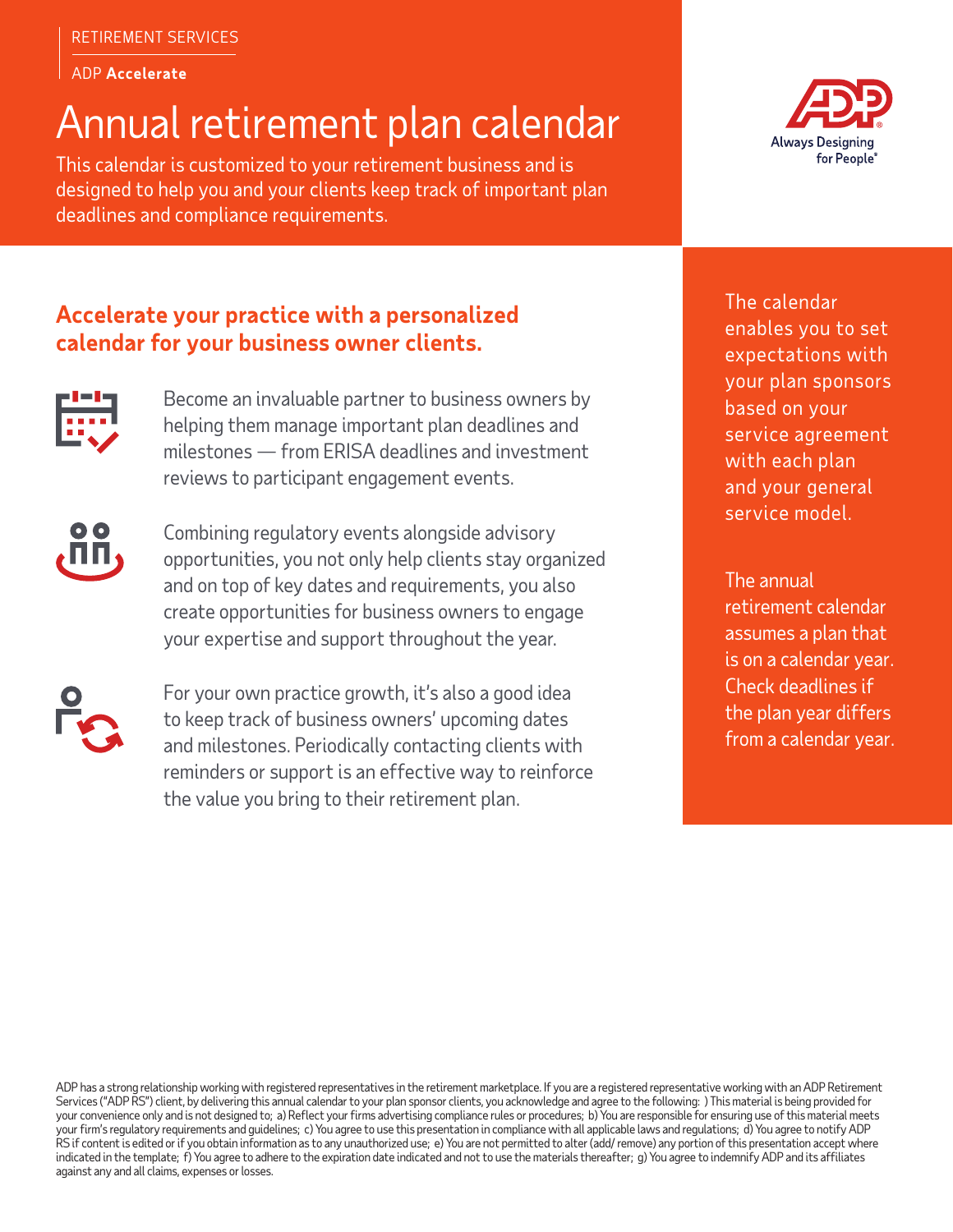|                 | Compliance                                                                                                                                                                                                                                                                                                                                                                                                            | Plan design and<br>administration                                                                                                                                                                       | Investment<br>committee/Fiduciary<br>responsibilities               | Participant<br>communications and<br>engagement                                    | Additional<br>topics                                                                                           |
|-----------------|-----------------------------------------------------------------------------------------------------------------------------------------------------------------------------------------------------------------------------------------------------------------------------------------------------------------------------------------------------------------------------------------------------------------------|---------------------------------------------------------------------------------------------------------------------------------------------------------------------------------------------------------|---------------------------------------------------------------------|------------------------------------------------------------------------------------|----------------------------------------------------------------------------------------------------------------|
| January         | Jan. 31: Form 1099-R due to<br>participants who received distributions<br>in last calendar year.<br>Submit compliance file (for clients who<br>do not use ADP Payroll).<br>Review your Year-end Test Package<br>(available mid to late month).                                                                                                                                                                        | Adjust payroll to reflect<br>new annual 401(k) and<br>catch-up deferral limits, if<br>applicable.<br>Review testing results<br>and options for late<br>adoption of Safe Harbor<br>design with a 4% NEC. |                                                                     |                                                                                    | Review service<br>providers and<br>perform due<br>diligence on any<br>new provider<br>candidates as<br>needed. |
| <b>February</b> | Connect with clients regarding tax<br>considerations for prior year tax filings,<br>if applicable:<br>- Early refund requests<br>- Review Annual<br>Employer Contributions: Discretionary<br>Match (DM), Non-elective Contribution<br>(NEC), Safe Harbor, New Comparability<br>- Make QNEC contributions or refund<br>excess amounts<br>Determine Safe Harbor status for prior<br>year, if necessary to pass testing. |                                                                                                                                                                                                         | Conduct fourth quarter<br>investment review.                        | Prepare and send<br>communication about<br>refunds or additional<br>contributions. |                                                                                                                |
| <b>March</b>    | Discrimination testing completed.<br>In the event of test failures, refund<br>packages:<br>- Processed by 3/15<br>- Mailed immediately following<br>- Mar. 31: Submit compliance file (for<br>clients who do not use ADP payroll) as<br>soon as possible"                                                                                                                                                             | Review annual summary<br>for current year.<br>Coordinate with tax<br>partner to ensure timely<br>reporting of any employer<br>contributions                                                             |                                                                     |                                                                                    |                                                                                                                |
| <b>April</b>    | Process 402(g) refunds before April 15.<br>Prepping for 5500:<br>- Review Plan Information and prepare<br>documents<br>- Gather Schedule C "Service Provider"<br>information, if applicable<br>- Set up eFast credentials for your first<br>Form 5500 filing, if necessary                                                                                                                                            |                                                                                                                                                                                                         |                                                                     |                                                                                    |                                                                                                                |
| <b>May</b>      | Schedule your 5500 annual audit, if<br>applicable or review and file your 5500<br>and 8955-SSA                                                                                                                                                                                                                                                                                                                        |                                                                                                                                                                                                         | Conduct first quarter<br>investment review.                         |                                                                                    |                                                                                                                |
| June            | Review and file your Form 5500 and<br>8955-SSA, if not already done.<br>Participant Notice Distribution - Fee<br>Disclosure; Summary Annual Report<br>(SAR), if already filed Form 5500                                                                                                                                                                                                                               | Review any plan refunds<br>to ensure participant<br>received refund checks                                                                                                                              | Consider reviewing<br>investment policy<br>statements with clients. |                                                                                    |                                                                                                                |
| July            | July 31: Form 5500 due for calendar-<br>year plans.<br>File your Form 5500 & 8895 SSA, if<br>applicable.<br>Filing deadline. If an extension is<br>needed, mail Form 5558.                                                                                                                                                                                                                                            | Review new enrollments<br>and deliver any necessary<br>enrollment materials.<br>Mid-year review of plan<br>administration - review<br>periodic testing results to<br>prepare for year end.              |                                                                     | Summary of Material<br>Modifications due to plan<br>participants.                  | Start planning<br>for year end.                                                                                |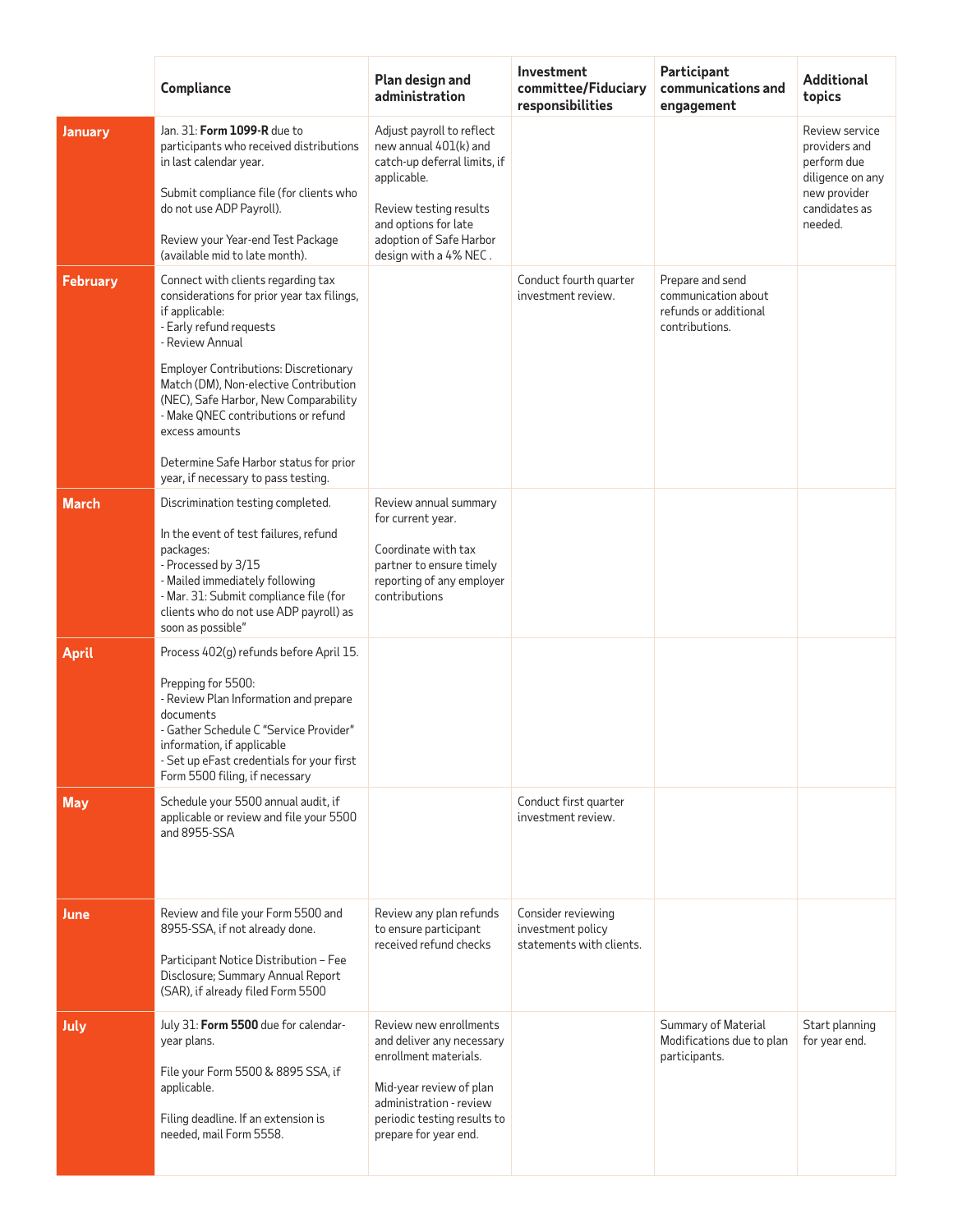|                  | Compliance                                                                                                                                                                                                                                                                                                                                                                                                                                                                                          | Plan design and<br>administration                                                                                                                                       | Investment<br>committee/Fiduciary<br>responsibilities | Participant<br>communications and<br>engagement                                                                    | <b>Additional</b><br>topics |
|------------------|-----------------------------------------------------------------------------------------------------------------------------------------------------------------------------------------------------------------------------------------------------------------------------------------------------------------------------------------------------------------------------------------------------------------------------------------------------------------------------------------------------|-------------------------------------------------------------------------------------------------------------------------------------------------------------------------|-------------------------------------------------------|--------------------------------------------------------------------------------------------------------------------|-----------------------------|
| <b>August</b>    | Submit Aug. 31 compliance file (for<br>clients who do not use ADP payroll) as<br>soon as possible.                                                                                                                                                                                                                                                                                                                                                                                                  |                                                                                                                                                                         | Conduct second quarter<br>investment review.          |                                                                                                                    |                             |
| <b>September</b> | Sept. 30: Summary annual report due to<br>participants<br>Deadline for SAR Distribution<br>(September 30) for plans that filed<br>5500 by July 31.                                                                                                                                                                                                                                                                                                                                                  | Deadline for making<br>contributions to be<br>included as a prior<br>year contribution if on<br>extension until Sept. 15.                                               |                                                       |                                                                                                                    |                             |
| <b>October</b>   | Oct./Nov.: Annual 401(k) plan Safe<br>Harbor Notice due to employees.<br>Oct. 15: Form 5500 extension deadline<br>Oct. 31: Review your Periodic Test<br>RMD Letters mailed to plan<br>administrators<br>Does your plan need to submit an<br>amendment for the next year?                                                                                                                                                                                                                            | Determine If plan will<br>be Safe Harbor for the<br>following plan year or<br>additional plan design<br>changes that may be<br>necessary.                               |                                                       | Prepare and review<br>Annual Participant<br>Safe Harbor Notices, if<br>necessary.                                  |                             |
| <b>November</b>  | Nov. 1: Amendment deadline for<br>following plan year.<br>Make Top Heavy Contributions, if<br>necessary.<br>Required Minimum Distribution (RMD)<br>checks mailed to participants.                                                                                                                                                                                                                                                                                                                   | Conduct annual review.<br>Make any necessary<br>amendment changes for<br>the following year.<br>Review option to adopt a<br>3% Safe Harbor NEC for<br>the current year. | Conduct third quarter<br>investment review.           | Consider delivering an<br>end-of-year enrollment<br>presentation.<br>Deliver Safe Harbor<br>Notices, if necessary. |                             |
| <b>December</b>  | Dec. 1: Deadline for Qualified Default<br>Investment Alternative (QDIA)<br>annual required notice to applicable<br>participants.<br>Deadline for annual automatic<br>enrollment and default investment<br>notices.<br>Last day to distribute possible Safe<br>Harbor and Safe Harbor Notices.<br>Last day to distribute Summary Plan<br>Documents (SPDs) for following plan<br>year amendments.<br>Dec. 31: Deadline for any corrective<br>distributions for failed non-<br>discrimination testing. | Final payroll submissions.                                                                                                                                              |                                                       |                                                                                                                    |                             |